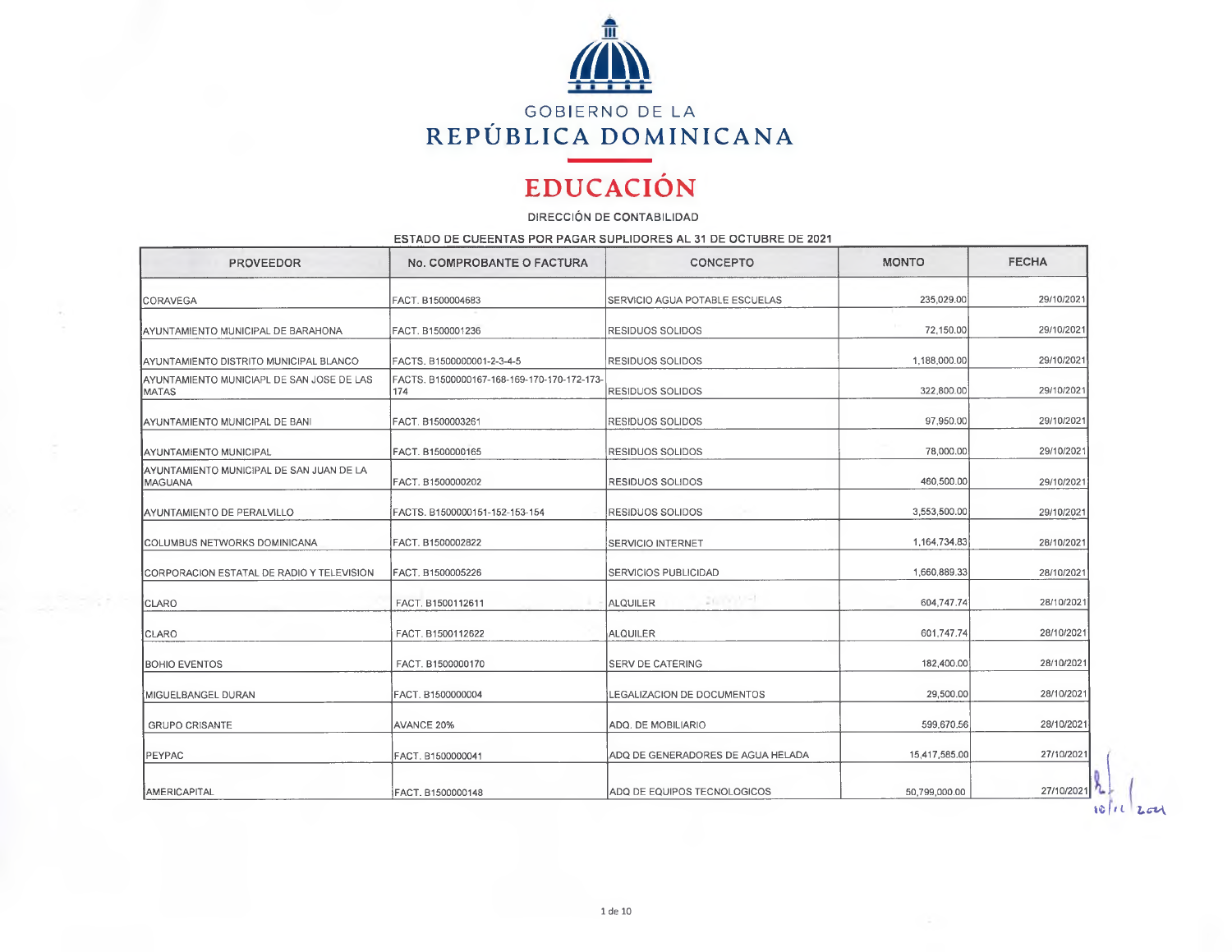| INVERSIONES SALDIVAR Y SOSA                        | FACT. B1500000095                         | ADQ DE EQUIPOS TECNOLOGICOS       | 11,180,815.35 | 26/10/2021 |
|----------------------------------------------------|-------------------------------------------|-----------------------------------|---------------|------------|
|                                                    |                                           |                                   |               |            |
| COMPUNET (COMPUTADORAS Y NETWORK<br>∥SANTANA SRL   | FACT. B1500000068                         | ADQ DE EQUIPOS TECNOLOGICOS       | 17,917,120.00 | 26/10/2021 |
| <b>ESTACION PILARA SRL</b>                         | FACT. B1500000002                         | ADQ DE EQUIPOS TECNOLOGICOS       | 30,374,144.00 | 22/10/2021 |
| FR MULTISERVICIOS                                  | FACT. B1500000240                         | SERVICIO DE IMPRESION             | 63,978.42     | 21/10/2021 |
| CAASD                                              | FACT CORRESP AL MES DE SEPTIEMBRE<br>2021 | SERVICIO AGUA POTABLE ESCUELAS    | 2,947,439.00  | 18/10/2021 |
| <b>FELIPE ARTURO ACOSTA HERASME</b>                | FACT. B1500000023                         | <b>LEGALIZACION DE DOCUMENTOS</b> | 46,020.00     | 18/10/2021 |
| <b>COMERCIAL REGO</b>                              | FACT. B1500000087                         | REPARACION DE BUTACAS             | 1,360,961.02  | 14/10/2021 |
| <b>AUTO MECANICA GOMEZ</b>                         | FACT. B1500001265                         | MANTENIMIENTO VEHICULOS           | 116,702.00    | 14/10/2021 |
| D KERNLY COMERCIAL                                 | <b>AVANCE 20%</b>                         | ADQ. DE MOBILIARIO                | 962,983.84    | 13/10/2021 |
| AYUNTAMIENTO MUNICIPAL DE PIEDRA BLANCA            | FACTS. B1500000046-47-48-49-20            | <b>RESIDUOS SOLIDOS</b>           | 2,508,000.00  | 12/10/2021 |
| <b>GRUPO WINKE, SRL</b>                            | FACT. B1500000005                         | <b>COMPRA ARREGLOS FLORALES</b>   | 29,500.00     | 11/10/2021 |
| SARAHEYN MEDIA GROUP                               | FACT. B1500000121                         | ALQUILER DE LUCES                 | 94,400.00     | 08/10/2021 |
|                                                    |                                           |                                   |               |            |
| ALMACENTRO INTERNATIONAL VIP                       | FACT. B1500000190                         | ADQ. DE ALMUERZOS                 | 1,617,863.28  | 08/10/2021 |
| AYUNTAMIENTO MUNICIPAL SANCHEZ                     | FACTS. B1500000017-19-20                  | RESIDUOS SOLIDOS                  | 2,450,550.00  | 07/10/2021 |
| AUTO MECANICA GOMEZ                                | FACT. B1500001465                         | SERV DE DESA                      | 61,795.13     | 05/10/2021 |
| ENMANUEL MENA ALBA Y ASOCS                         | FACT. B1500000006                         | LEGALIZACION DE DOCUMENTOS        | 100,300.00    | 04/10/2021 |
| AYUNTAMIENTO SANTO DOMINGO NORTE                   | FACTS. B1500000310-311                    | <b>RESIDUOS SOLIDOS</b>           | 591,450.00    | 28/09/2021 |
| TECNOLOGIA DE LA COMUNICACIÓN SATELITAL<br>MODERNA | FACT. B1500000412                         | MEDIOS DE COMUNICACIÓN            | 10,000,000.01 | 17/09/2021 |
| <b>CLARO</b>                                       | FACT. B1500112569                         | ALQUILER                          | 604,462.58    | 16/09/2021 |
|                                                    |                                           |                                   | 76,700.00     | 16/09/2021 |
| <b>JANEIRO JOSE MOREL GRULLON</b>                  | FACT. B1500000032                         | LEGALIZACION DE DOCUMENTOS        |               |            |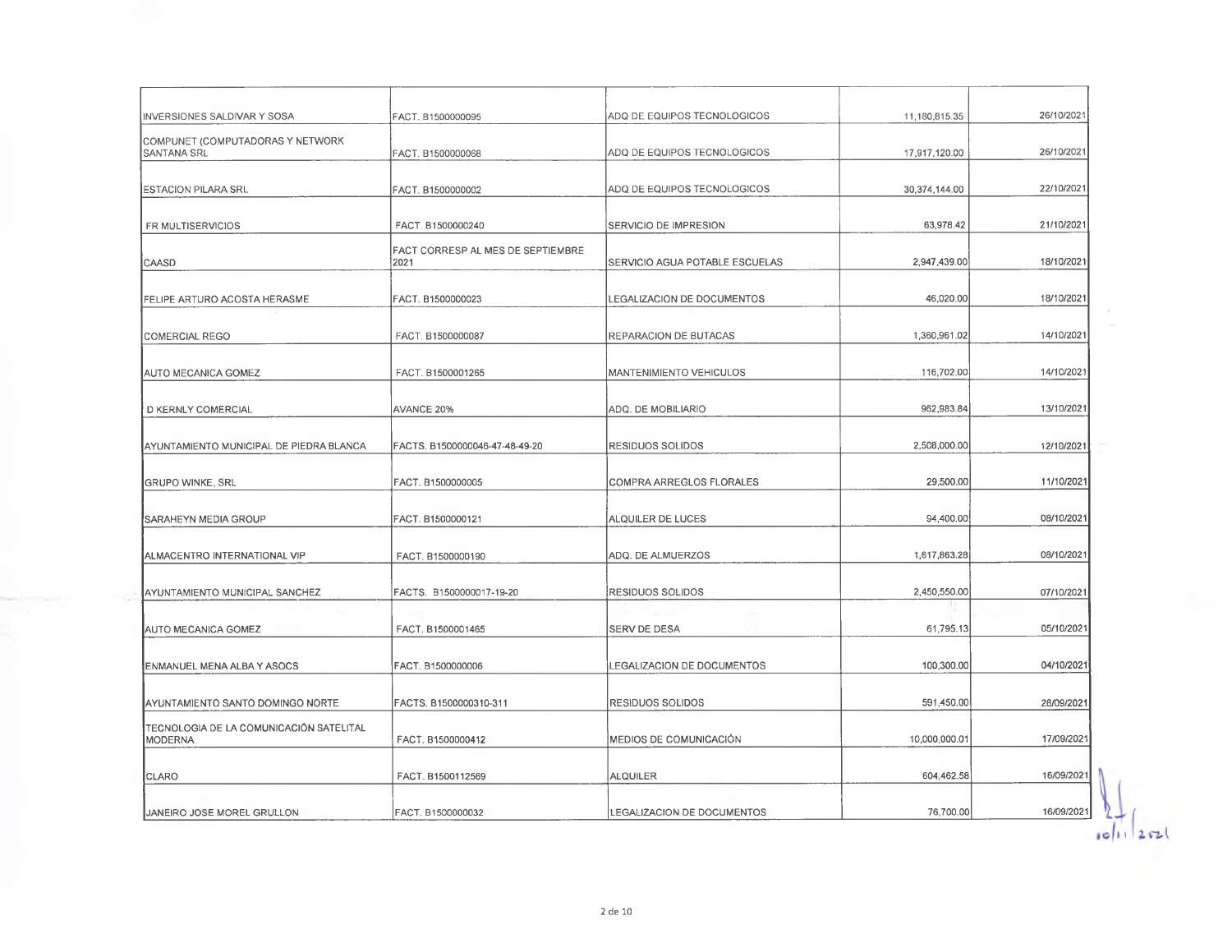| <b>INVERSIONES JHG</b>                                                                                           | FACT. B1500000111                                                                                | <b>ALMUERZO</b>                                  | 1,201,417.00 | 27/08/2021 |
|------------------------------------------------------------------------------------------------------------------|--------------------------------------------------------------------------------------------------|--------------------------------------------------|--------------|------------|
| CORPORACION DE ACUEDUCTO Y ALCANTARILLADO<br>DE BOCA CHICA (CORAABO)                                             | FACT CORRESP AL MES DE JULIO 2021                                                                | SERVICIO AGUA POTABLE ESCUELAS                   | 1,284,605.00 | 23/08/2021 |
| <b>CTAV SRL</b>                                                                                                  | FACT. B1500000233                                                                                | SERV DE ALQUILER DE EQUIPOS                      | 131,000.00   | 19/08/2021 |
| <b>CONSORCIO SPS</b>                                                                                             | FACT. B1500000002                                                                                | ADQ. DE EQUIPOS, REP. DIGITAL                    | 9,268,080.31 | 17/08/2021 |
| JONNES ANTONIO POLANCO ENCARNACION                                                                               | FACT. B1500000002                                                                                | LEGALIZACION DE DOCUMENTOS                       | 21,240.00    | 13/08/2021 |
| <b>DECORUS</b>                                                                                                   | AVANCE 20%                                                                                       | ADQ. DE MOBILIARIO                               | 788,087.43   | 12/07/2021 |
| AYUNTAMIENTO MUNICIPAL DE CONSUELO                                                                               | FACTS. B15000000165-166-167                                                                      | RESIDUOS SOLIDOS                                 | 224,100.00   | 31/05/2021 |
| <b>DOS VENTURA</b>                                                                                               | FACT. B1500000154                                                                                | <b>REPARACION</b>                                | 145,140.00   | 30/04/2021 |
| ICTAV SRL                                                                                                        | FACT. B1500000243                                                                                | SERV DE ALQUILER DE EQUIPOS                      | 129,800.00   | 08/01/2021 |
| <b>INVERSIONES WILENU</b>                                                                                        | FACT.B1500000137                                                                                 | ART. FERRETERO                                   | 30,709.80    | 10/09/2020 |
| AYUNTAMIENTO SANTO DOMINGO NORTE                                                                                 | FACT CORRESP. DESDE ABRIL HASTA<br>DICIEMBRE 2018                                                | RESIDUOS SOLIDOS                                 | 5,323,050.00 | 15/07/2020 |
| AYUNTAMIENTO SANTO DOMINGO NORTE                                                                                 | FACT CORRESP. AL MES DE ENERO HASTA<br><b>MARZO</b>                                              | <b>RESIDUOS SOLIDOS</b>                          | 1,774,350.00 | 14/07/2020 |
| AYUNTAMIENTO SANTO DOMINGO NORTE                                                                                 | FACT CORRESP.DESDE EL MES DE ENERO<br><b>HASTA DICIEMBRE 2019</b>                                | <b>RESIDUOS SOLIDOS</b>                          | 7,097,400.00 | 14/07/2020 |
| CORPORACION DE ACUEDUCTO Y ALCANTARILLADO FACTURA CORRESPONDIENTE AL MES DE<br>DE BOCA CHICA (CORAABO)<br>$\sim$ | <b>DSEPTIEMBRE 2019</b>                                                                          | SERVICIO AGUA POTABLE ESCUELAS                   | 1,171,539.00 | 28/02/2020 |
| DECORUS SRL.                                                                                                     | PAGO FACT. 31, POR LA IMPRESIÓN DE<br>INSTRUCTIVO Y MANUALES E LAS<br>EVALUACIONES DIAGNOSTICAS. | SERVICIO DE IMPRESION                            | 500,800.00   | 24/01/2020 |
| PAY IMPORT                                                                                                       | FACTS. 289,290,291,                                                                              | MANTENIMIENTO VEHICULOS                          | 374,555.60   | 24/01/2020 |
| ASOCIACION DE COLEGIOS DE LA IGLESIA<br>EVANGELICA DOMINICANA                                                    | CONV.0250-2019                                                                                   | PAGO CORRESP. AL MES DE<br>AGOSTO/DICIEMBRE 2019 | 533,700.00   | 25/11/2019 |
| MIGUEL YNOA PLASENCIA                                                                                            | OFICIO 280-2019                                                                                  | IMPLEMENTACION DE CURRICULO                      | 232,800.00   | 17/10/2019 |
| CORAAVEGA                                                                                                        | FACTURA CORRESPONDIENTE AL MES DE<br>AGOSTO 2019 (B15000001334)                                  | SERVICIO AGUA POTABLE ESCUELAS                   | 444,072.00   | 30/09/2019 |
| CORAAVEGA                                                                                                        | FACTURA CORRESPONDIENTE AL MES DE<br>SEPTIEMBRE 2019,                                            | SERVICIO AGUA POTABLE ESCUELAS                   | 452,948.00   | 27/09/2019 |
|                                                                                                                  |                                                                                                  |                                                  |              |            |

÷.

**WE TOON** 

a.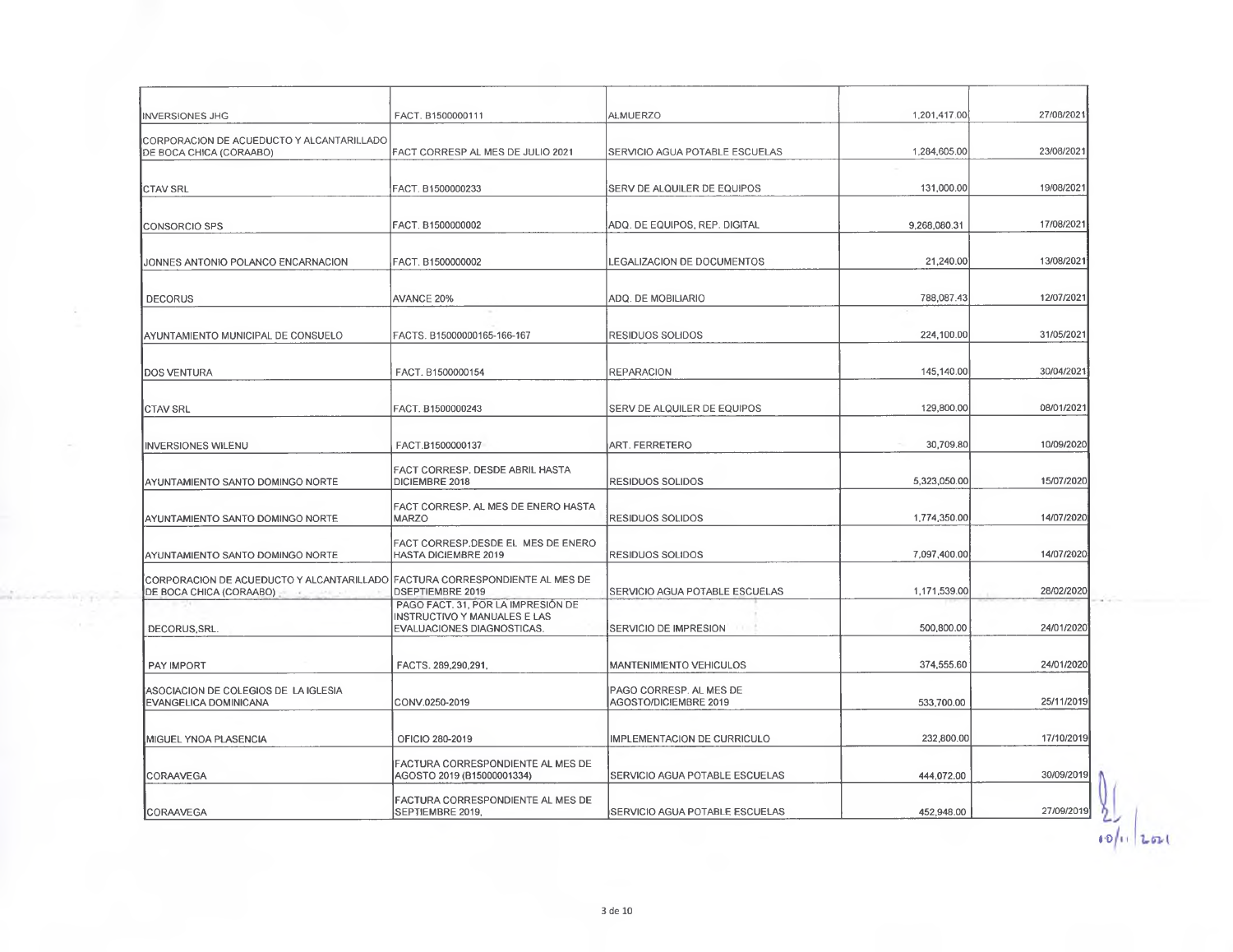| CORPORACION DE ACUEDUCTO Y ALCANTARILLADO<br>DE BOCA CHICA (CORAABO)                                    | FACT, CORRESP. AL MES DE JUNIO 2019                            | SERVICIO AGUA POTABLE ESCUELAS | 1,167,764.00 | 18/09/2019 |
|---------------------------------------------------------------------------------------------------------|----------------------------------------------------------------|--------------------------------|--------------|------------|
| CORPORACION DE ACUEDUCTO Y ALCANTARILLADO<br>DE BOCA CHICA (CORAABO)                                    | FACT. CORRESP. AL MES DE JULIO 2019                            | SERVICIO AGUA POTABLE ESCUELAS | 1,167,764.00 | 18/09/2019 |
| <b>FLORISTERIA GANESHA</b>                                                                              | FACT. B1500000027                                              | COMPRA ARREGLOS FLORALES       | 120,000.00   | 04/09/2019 |
| CORPORACION DE ACUEDUCTO Y ALCANTARILLADO<br>DE BOCA CHICA (CORAABO)                                    | FACT. CORRESP. AL MES DE MAYO 2019                             | SERVICIO AGUA POTABLE ESCUELAS | 1,182,044.00 | 06/08/2019 |
| AYUNTAMIENTO SAN PEDRO DE MACORIS                                                                       | FACTURA B1500000047- CORRESPONDIENTE<br>A LOS MES DE MAYO 2019 | RESIDUOS SOLIDOS               | 202,853.00   | 06/08/2019 |
| AYUNTAMIENTO SAN PEDRO DE MACORIS                                                                       | FACTURA B1500000039- CORRESPONDIENTE<br>AL MES DE MARZO 2019   | <b>RESIDUOS SOLIDOS</b>        | 202,853.00   | 06/08/2019 |
| AYUNTAMIENTO SAN PEDRO DE MACORIS                                                                       | FACTURA B1500000043- CORRESPONDIENTE<br>AL MES DE ABRIL 2019   | RESIDUOS SOLIDOS               | 202,853.00   | 06/08/2019 |
| MULTIPARQUES S.R.L                                                                                      | FACT. B1500000015, JUNIO 2019                                  | ENERGIA ELECTRICA              | 358,898.01   | 16/07/2019 |
| CORPORACION DE ACUEDUCTO Y ALCANTARILLADO<br>DE BOCA CHICA (CORAABO)                                    | FACT. CORRESP. AL MES DE FEBRERO 2019                          | SERVICIO AGUA POTABLE ESCUELAS | 1,309,473.00 | 02/07/2019 |
| CORPORACION DE ACUEDUCTO Y ALCANTARILLADO<br>DE BOCA CHICA (CORAABO)                                    | FACT. CORRESP. AL MES De marzo 2019                            | SERVICIO AGUA POTABLE ESCUELAS | 1,182,044.00 | 21/06/2019 |
| CORPORACION DE ACUEDUCTO Y ALCANTARILLADO<br>DE BOCA CHICA (CORAABO)                                    | FACT. CORRESP. AL MES De ABRIL 2019                            | SERVICIO AGUA POTABLE ESCUELAS | 1,182,044.00 | 21/06/2019 |
| CORPORACION DE ACUEDUCTO Y ALCANTARILLADO<br>DE BOCA CHICA (CORAABO)                                    | FACT. CORRESP. AL MES DE ENERO 2019                            | SERVICIO AGUA POTABLE ESCUELAS | 1,151,009.00 | 19/06/2019 |
| AYUNTAMIENTO SANTO DOMINGO ESTE                                                                         | FACTURA CORRESPONDIENTE AL MES DE<br><b>MAYO 2019</b>          | RESIDUOS SOLIDOS               | 565,944.20   | 28/05/2019 |
| AYUNTAMIENTO DEL DISTRITO NACIONAL                                                                      | FACTURA CORRESPONDIENTE AL MES DE<br>MAYO 2019                 | RESIDUOS SOLIDOS               | 295,714.00   | 28/05/2019 |
| CORPORACION DE ACUEDUCTO Y ALCANTARILLADO FACTURA CORRESPONDIENTE AL MÉS DE<br>DE BOCA CHICA (CORAABO)  | NOVIEMBRE 2018                                                 | SERVICIO AGUA POTABLE ESCUELAS | 1,164,478.00 | 16/04/2019 |
| CORPORACION DE ACUEDUCTO Y ALCANTARILLADO FACTURA CORRESPONDIENTE AL MES DE<br>DE BOCA CHICA (CORAABO)  | DICIEMBRE 2018                                                 | SERVICIO AGUA POTABLE ESCUELAS | 1,129,477.00 | 16/04/2019 |
| CORPORACION DE ACUEDUCTO Y ALCANTARILLADO FACTURAS CORRESPONDIENTE AL MES DE<br>DE BOCA CHICA (CORAABO) | DICIEMBRE 2018                                                 | SERVICIO AGUA POTABLE ESCUELAS | 1,297,052.00 | 18/12/2018 |
| CORPORACION DE ACUEDUCTO Y ALCANTARILLADO FACTURAS CORRESPONDIENTE AL MES DE<br>DE BOCA CHICA (CORAABO) | SEPTIEMBRE 2018                                                | SERVICIO AGUA POTABLE ESCUELAS | 656,051.00   | 06/12/2018 |
| CORPORACION DE ACUEDUCTO Y ALCANTARILLADO FACTURA CORRESPONDIENTE AL MES DE<br>DE BOCA CHICA (CORAABO)  | AGOSTO 2018                                                    | SERVICIO AGUA POTABLE ESCUELAS | 643,668.00   | 12/10/2018 |
| ICOMERCIAL MUMA                                                                                         | FACT. A010010011500000036                                      | IMPRESIÓN DISEÑOS CURRICULAR   | 3,416,369.87 | 23/08/2018 |

 $\mathbf{B}_{\mathrm{max}}$  .

 $-20.3$ 

 $1211$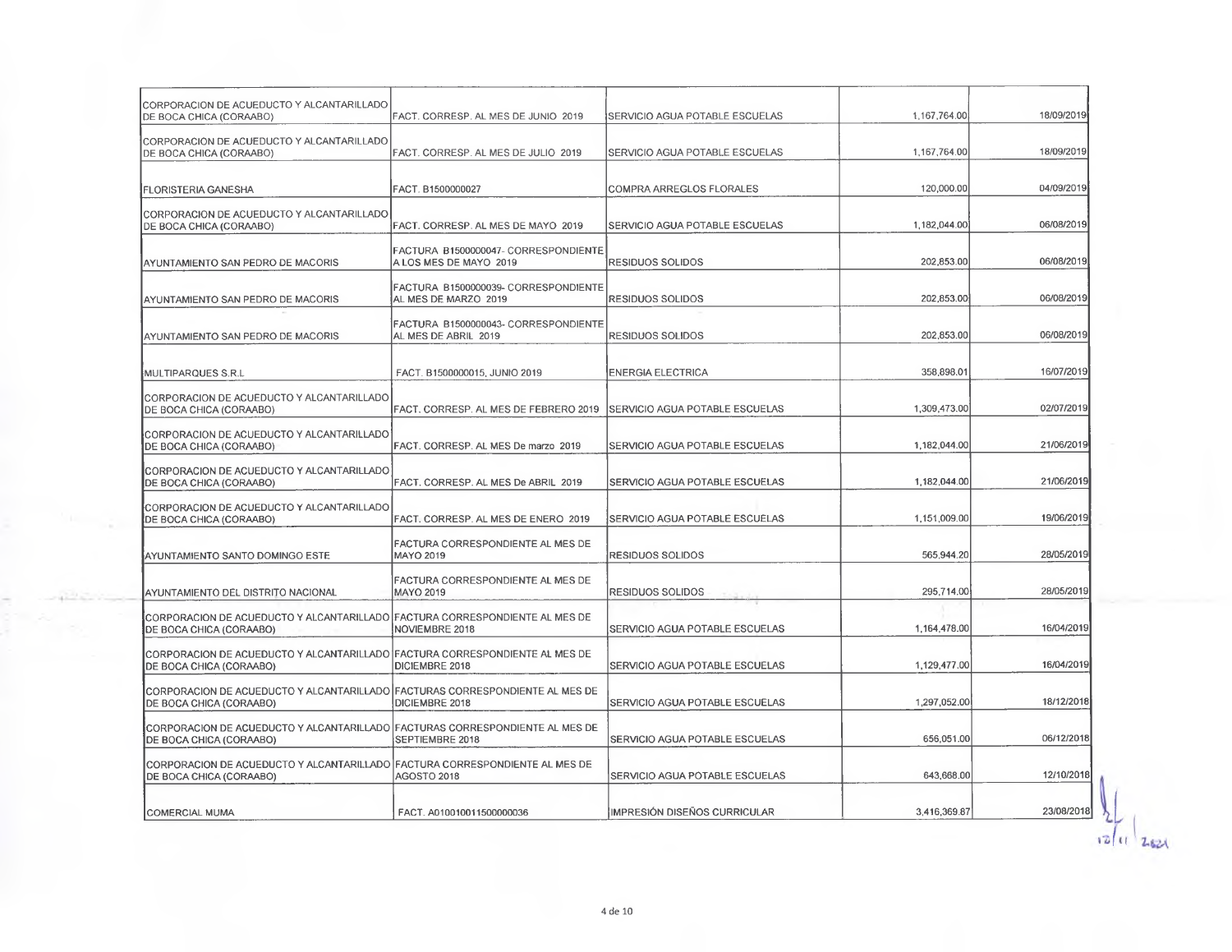|                                      | FACT.A010010011500000650  | IMPRESIÓN MATERIALES                  | 730,350.00   | 23/08/2018 |
|--------------------------------------|---------------------------|---------------------------------------|--------------|------------|
| FOTOMEGRAF                           |                           |                                       |              |            |
| AMESCO, SRL                          | FACT. A010010011500000176 | ADQUISICION DE MOBILIARIO             | 311,909.40   | 23/08/2018 |
| JOSE LUIS DE LA ROSA                 | FACT. A010010011500000158 | SERVICIOS DE REFREGERIOS Y ALQUILERES | 13,570.00    | 10/08/2018 |
| JOSE LUIS DE LA ROSA                 | FACT. A010010011500000128 | SERVICIOS DE REFREGERIOS Y ALQUILERES | 39,589.00    | 10/08/2018 |
| <b>CUCINA DI YARI, SRL.</b>          | FACT. A010010011500000167 | <b>REFRIGERIO</b>                     | 180,433.80   | 10/08/2018 |
| <b>INVERSIONES TRES C</b>            | FACT. A010010011500000851 | <b>MATERIALES GASTABLES</b>           | 676,166.56   | 10/08/2018 |
| JOSE MIGUEL HEREDIA MELENCIANO       | FACT. B150000001          | LEGALIZACION DE DOCUMENTOS            | 14,160.00    | 09/08/2018 |
| RAFAEL ANTONIO PEREZ BELLIARD        | FACT, A010010011500000294 | SERVICIO DE ALIMENTO Y ALOJAMIENTO    | 73,295.70    | 08/08/2018 |
| RAFAEL ANTONIO PEREZ BELLIARD        | FACT. A010010011500000284 | <b>REFRIGERIOS</b>                    | 252,638.00   | 08/08/2018 |
| RAFAEL ANTONIO PEREZ BELLIARD        | FACT. A010010011500000262 | CATERING                              | 22,538.00    | 08/08/2018 |
| RAFAEL ANTONIO PEREZ BELLIARD        | FACT. A010010011500000211 | SERV. DE REFRIGERIOS Y ALMUERZOS      | 50,380.10    | 08/08/2018 |
| HONDA RENT A CAR                     | FACT. A010020021500000029 | ALQUILER DE VEHICULOS                 | 77,242.96    | 06/08/2018 |
| HONDA RENT A CAR                     | FACT. A010020021500000035 | ALQUILER DE VEHICULOS                 | 243,963.35   | 06/08/2018 |
| INVERSIONES WILENU                   | FACT, B1500000027         | MATERIALES GASTABLES                  | 813,070.42   | 06/08/2018 |
| EMPRESAS INTEGRADAS S.A              | FACT. A010010011500000482 | ADQUISICION DE MOBILIARIO             | 2,389,075.20 | 06/08/2018 |
| SERVICIOS DIVERSOS AUTOREPUESTO EDDY | FACT. A010010011500001886 | SERVICIO DE TRANSPORTÉ                | 432,000.00   | 19/06/2018 |
| ORTRO CHEMICAL, SRL                  | FACT. A010010011500001349 | ADQUISICION MATERIAL DE LIMPIEZA      | 152,515.00   | 19/06/2018 |
| JOSE MIGUEL HEREDIA MELENCIANO       | FACT. A010010011500000005 | LEGALIZACION DE DOCUMENTOS            | 14,160.00    | 04/04/2018 |
| IMPORTADORA GOHE                     | FACT. A010010011500000004 | ADQUISICION DE MOBILIARIO             | 324,802.95   | 01/02/2018 |

- 300

 $\frac{1}{80}$  (1  $\frac{1}{202}$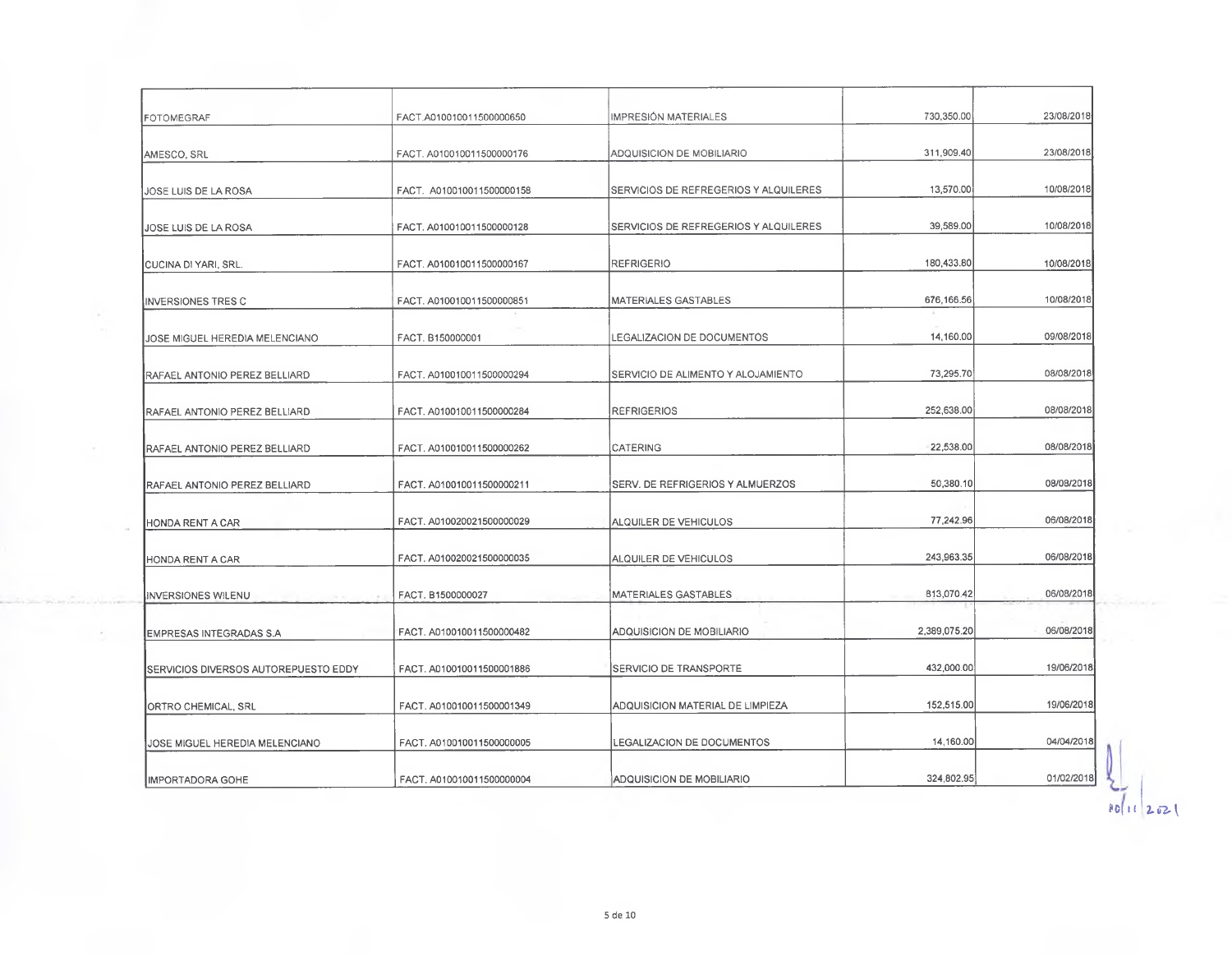| D & H SERVICIOS DE MECANICA EN GENERAL SRL                                                                  | FACT. A010010011500000426         | MANTENIMIENTO VEHICULOS                                   | 63,669.38    | 23/01/2018 |
|-------------------------------------------------------------------------------------------------------------|-----------------------------------|-----------------------------------------------------------|--------------|------------|
| OM CAR DOMINICANA, SRL                                                                                      | FACTS. A010010011500001903-06     | MANTENIMIENTO VEHICULOS                                   | 118,684.40   | 23/01/2018 |
| OM CAR DOMINICANA, SRL                                                                                      | FACTS. A010010011500001904-05     | MANTENIMIENTO VEHICULOS                                   | 30,396.80    | 23/01/2018 |
| <b>D &amp; H SERVICIOS DE MECANICA EN GENERAL SRL</b>                                                       | FACTS. A0100100115000000507-508   | MANTENIMIENTO VEHICULOS                                   | 91.875.86    | 19/01/2018 |
| D & H SERVICIOS DE MECANICA EN GENERAL SRL                                                                  | FACT. A010010011500000423         | <b>IMANTENIMIENTO VEHICULOS</b>                           | 42.456.34    | 27/12/2017 |
| GREENBERRY SERVICES                                                                                         | FACT. A010010011500000262         | <b>ALQUILERES</b>                                         | 57.820.00    | 20/12/2017 |
| CIVIL GROUP (CESION CREDITO)                                                                                | FACT. A010010011500000249         | ADQUISICION MOBILIARIO ESCOLAR                            | 961.253.49   | 19/12/2017 |
| CORPORACION DE ACUEDUCTO Y ALCANTARILLADO FACT. CORRESP. AGOSTO, SEPT, OCT, NOV,<br>DE BOCA CHICA (CORAABO) | DIC-2015                          | SERVICIO AGUA POTABLE ESCUELAS                            | 398.050.00   | 21/11/2017 |
| LEASING AUTOMOTRIZ DEL SUR, SRL                                                                             | FACT. A010010011500004702         | ALQUILERES DE VEHICULOS                                   | 110,684.00   | 18/11/2017 |
| D & H SERVICIOS DE MECANICA EN GENERAL SRL                                                                  | FACTS, A0100100115000000512-13-14 | MANTENIMIENTO VEHICULOS                                   | 110,676.15   | 02/11/2017 |
| <b>IMARGARITA MEDINA TALLER MANOS CREATIVAS</b>                                                             | FACT. A010010011500000146         | <b>ADQUISICION REGALOS</b>                                | 17,346.00    | 31/10/2017 |
| D & H SERVICIOS DE MECANICA EN GENERAL SRL                                                                  | FACT. A010010011500000425         | <b>MANTENIMIENTO VEHICULOS</b>                            | 582,454.53   | 12/10/2017 |
| <b>IGRUPO WACHARIX</b>                                                                                      | FACT, A0100100115000000055        | ADQUISICION DE MATERIALES GASTABLES                       | 843,349.18   | 18/08/2017 |
| HOTEL SDH,SA                                                                                                | FACT. A020010011500010681         | SERVICIOS DE ALIMENTACION Y ALOJAMIENTO                   | 1,300,396.80 | 20/07/2017 |
| D YUNIOR DECORACIONES Y MADERAS                                                                             | 20% ANTICIPO CONTRATO #0171/2016  | ADQUISICION DE MOBILIARIO                                 | 603.055.73   | 11/07/2017 |
| OM CAR DOMINICANA, SRL                                                                                      | FACTS. A010010011500001847-48-49  | <b>IMANTENIMIENTO VEHICULOS</b>                           | 72,558.20    | 05/07/2017 |
| ANGEL DEL CARMEN CASTILLO ESPINAL                                                                           | FACT. A010010011500000048         | <b>SERVICIOS DE TASACION</b>                              | 399,784.00   | 06/06/2017 |
| RANCHO AL 1/2 GOURMET                                                                                       | FACT. A010010011500000483         | ISERVICIO DE REFRIGERIOS, ALMUERZO Y<br><b>ALQUILERES</b> | 79,414.00    | 22/05/2017 |
| ROSELISA ALTAGRACIA HERRERA PEÑA                                                                            | IFACT. A01001001152339907         | <b>ILEGALIZACION DE DOCUMENTOS</b>                        | 59,000.00    | 15/05/2017 |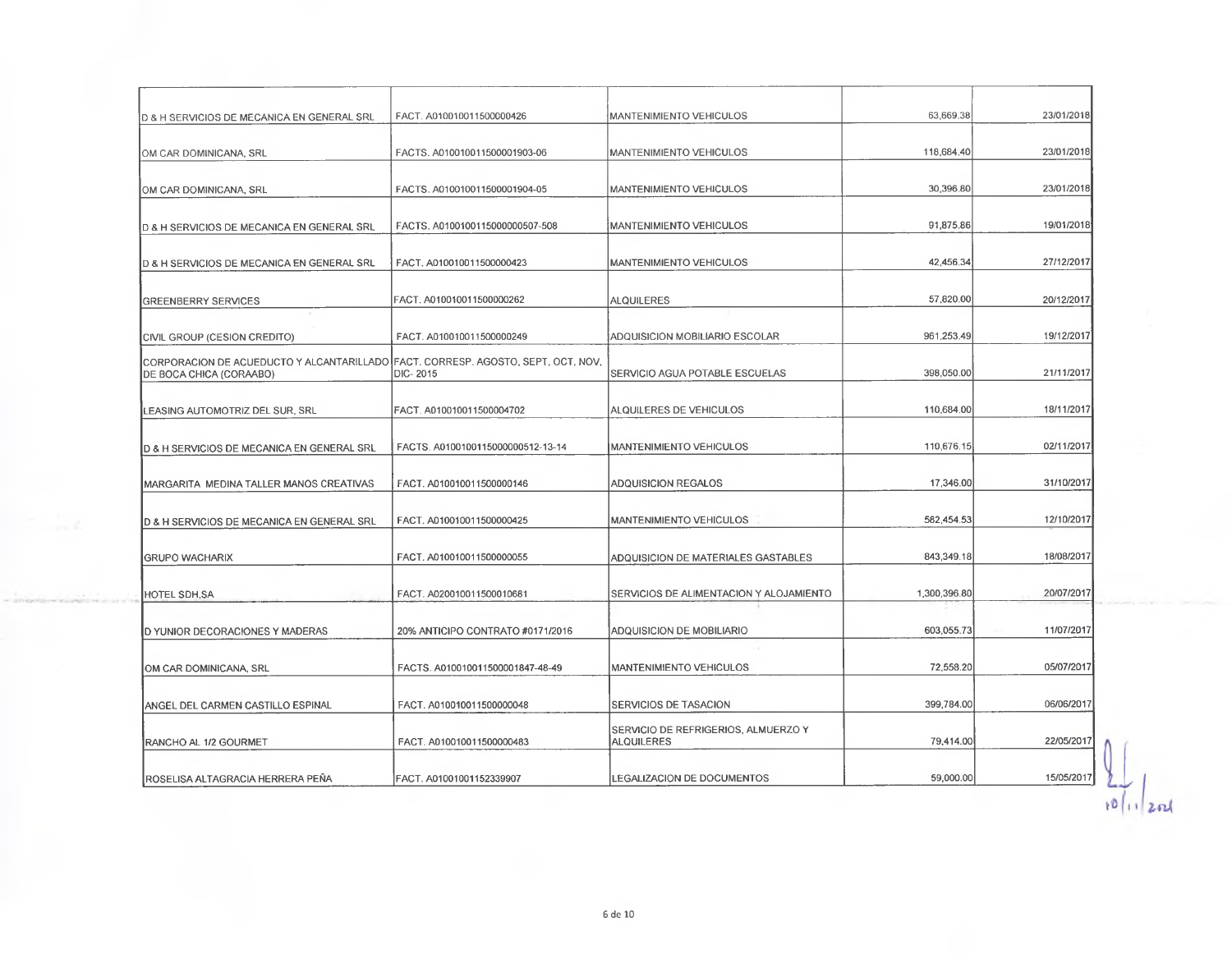| RANCHO AL 1/2 GOURMET                 | FACT. A010010011500000442                               | <b>SERVICIO DE CATERING</b>                               | 53,247.50  | 10/05/2017 |
|---------------------------------------|---------------------------------------------------------|-----------------------------------------------------------|------------|------------|
| RANCHO AL 1/2 GOURMET                 | FACT. A010010011500000537                               | <b>ISERVICIO DE REFRIGERIOS. ALMUERZO Y</b><br>ALQUILERES | 31,010.00  | 27/04/2017 |
| ANTONIO CASTILLO RODRIGUEZ            | <b>FACT. 4308</b>                                       | LEGALIZACION DE DOCUMENTOS                                | 59,000.00  | 26/01/2017 |
|                                       |                                                         |                                                           |            |            |
| CRISTINA RAFAELA ROSARIO ROSARIO      | FACT.P010010011502700518                                | LEGALIZACION DE DOCUMENTOS                                | 11,800.00  | 25/01/2017 |
| CRISTINA RAFAELA ROSARIO ROSARIO      | FACT.P010010011502700526                                | <b>LEGALIZACION DE DOCUMENTOS</b>                         | 44,840.00  | 25/01/2017 |
| DOMINGO SANTANA MEDINA                | FACT. P010010011501269828                               | LEGALIZACION DE DOCUMENTOS                                | 23,600.00  | 25/01/2017 |
| FIOR D ALIZA MEJIA RIVERA DE PEREZ    | FACT. A010010011500000134                               | REFRIGERIO ESTACION LIQUIDA                               | 3,540.00   | 25/01/2017 |
| CORAAPLATA                            | FACTURA CORRESPONDIENTE AL MES DE!<br><b>JUNIO 2016</b> | SERVICIO AGUA POTABLE ESCUELAS                            | 11,692.00  | 02/01/2017 |
| CARMEN LOURDES VALERA GUERRA          | FACT.A010010011500000168                                | SERVICIO DE REFRIGERIOS, ALMUERZO Y<br>ALQUILERES         | 35,754.00  | 28/11/2016 |
| OSYERI, S.R.L.                        | FACT. A010010011500000010                               | LEGALIZACION DE DOCUMENTOS                                | 35,400.00  | 18/11/2016 |
| CRISTINA RAFAELA ROSARIO ROSARIO      | FACT.P010010011502700527                                | LEGALIZACION DE DOCUMENTOS                                | 17,700.00  | 18/11/2016 |
| CRISTINA RAFAELA ROSARIO ROSARIO      | FACT.P010010011502700517                                | LEGALIZACION DE DOCUMENTOS                                | 7,080.00   | 18/11/2016 |
| DOMINGO SANTANA MEDINA                | FACT. P010010011501269823                               | LEGALIZACION DE DOCUMENTOS                                | 29,500.00  | 18/11/2016 |
| DOMINGO SANTANA MEDINA                | FACT. P010010011501269825                               | LEGALIZACION DE DOCUMENTOS                                | 59,000.00  | 18/11/2016 |
| DOMINGO SANTANA MEDINA                | FACT. P010010011501269826                               | LEGALIZACION DE DOCUMENTOS                                | 59,000.00  | 18/11/2016 |
| DOMINGO SANTANA MEDINA                | FACT. P010010011501269824                               | LEGALIZACION DE DOCUMENTOS                                | 45,000.00  | 18/11/2016 |
| LIDIA ESTHER BARRIENTOS CASTRO        | FACT. P010010011502625802                               | LEGALIZACION DE DOCUMENTOS                                | 59,000.00  | 18/11/2016 |
| LA COMERCIAL DE SEGUROS, S.A.         | FACT. A010010011500005015                               | POLIZA DE SEGUROS                                         | 87,500.00  | 04/11/2016 |
| COMPAÑÍA INVERSIONES FERNANDEZ BELTRE | CUB. 03 CONTR.#2699-2013                                | REHABILITACION CENTRO EDUCATIVO                           | 500,750.33 | 30/09/2016 |
| BROXTON DOMINICANA                    | FACT. A010010011500000002                               | <b>TRANSPORTE</b>                                         | 96,104.13  | 19/09/2016 |

×.

**CERTIFICATE** 

 $\bigcup_{\mathfrak{d} \in \mathfrak{m}} \bigcup_{\mathfrak{d} \text{ mod } \mathfrak{d}}$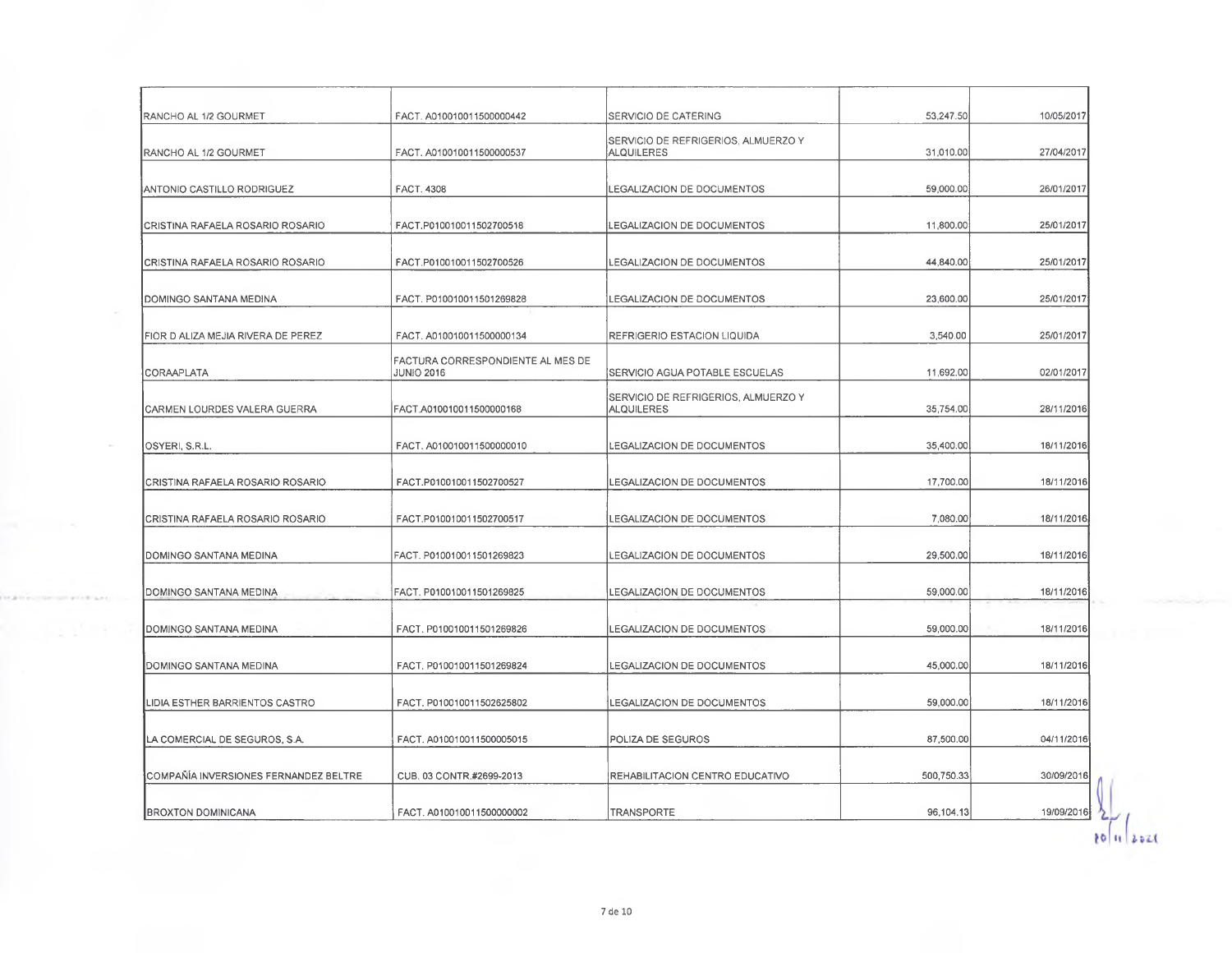| <b>IDIOCY ALEXANDER MARTINEZ</b>                            | CUB. 3 REPARACION         | <b>RAPARACION DE BUTACAS</b>                             | 622,002.93   | 08/09/2016 |
|-------------------------------------------------------------|---------------------------|----------------------------------------------------------|--------------|------------|
| FRIENDS & COMPANY, S.R.L.                                   | FACT. 0512                | SERVICIO APLICACIÓN MOVIL                                | 2,891,000.00 | 08/09/2016 |
| <b>GOURMET CHIC BY PATLIZ</b>                               | FACT.A010010011500000170  | SERVICIO DE REFRIGERIOS                                  | 70,269.00    | 08/09/2016 |
| DAMALTUM GROUP, SRL. (PEREZ & ROBLES)                       | FACT. A010010011500000001 | ASESORIA LEGAL DERECHO AUTOR                             | 29,500.00    | 05/09/2016 |
| <b>TRICOM</b>                                               | FACT. A080010051500001393 | <b>SERVICIO INTERNET</b>                                 | 4,337.69     | 31/08/2016 |
| <b>TRICOM</b>                                               | FACT. A080010051500001362 | <b>SERVICIO INTERNET</b>                                 | 4,143.12     | 26/08/2016 |
| DIVERSIONES EDUCATIVAS INFANTILES                           | FACT. A010010011500000331 | CAPACITACION                                             | 80,000.00    | 26/08/2016 |
| FRIENDS & COMPANY, S.R.L.                                   | FACT. 0511                | SERVICIO APLICACIÓN MOVIL                                | 637,908.00   | 25/08/2016 |
| ∥DIDACTICA, SRL                                             | FACT. A010010011500000020 | <b>CAPACITACION</b>                                      | 432,000.00   | 04/08/2016 |
| MIGUEL ANIBAL LIBERATO ROSARIO                              | FACT. A010010011500000002 | ADQUISICION DE MOBILIARIO                                | 536,703.26   | 03/08/2016 |
| LUNES SUPLIDORES DE OFICINA SRL. (CESION<br>CREDITO)        | FACT. A010010011500000201 | ADQUISICION DE MOBILIARIO                                | 726,880.00   | 03/08/2016 |
| CORPORACION DOMINICANA DE RADIO Y<br><b>TELEVISION, SRL</b> | FACT. A010010011500002254 | SERVICIOS PUBLICIDAD                                     | 147,500.00   | 25/07/2016 |
| INVERSIONES BRADEIRA, SRL                                   | FACT.A010010011500000015  | SERV. DE REFRIGERIOS Y ALMUERZOS                         | 140,909.70   | 22/07/2016 |
| CARMEN LOURDES VALERA GUERRA                                | FACT. A010010011500000159 | SERVICIO DE REFRIGERIOS, ALMUERZO Y<br><b>ALQUILERES</b> | 168,740.00   | 21/07/2016 |
| INVERSIONES BRADEIRA , SRL                                  | FACT. A010010011500000038 | SERVICIO DE REFRIGERIOS, ALMUERZO Y<br><b>ALQUILERES</b> | 82,225.35    | 15/07/2016 |
| <b>TRICOM</b>                                               | FACT. A080010051500001329 | SERVICIO TELEFONICO                                      | 4,115.59     | 07/06/2016 |
| <b>TRICOM</b>                                               | FACT. A080010051500001239 | <b>SERVICIO TELEFONICO</b>                               | 3,881.96     | 07/06/2016 |
| <b>TRICOM</b>                                               | FACT. A080010051500001270 | SERVICIO INTERNET                                        | 3,754.65     | 03/06/2016 |
| TRICOM                                                      | IFACT.A080010051500001210 | <b>SERVICIO INTERNET</b>                                 | 3,707.82     | 23/05/2016 |

8 de 10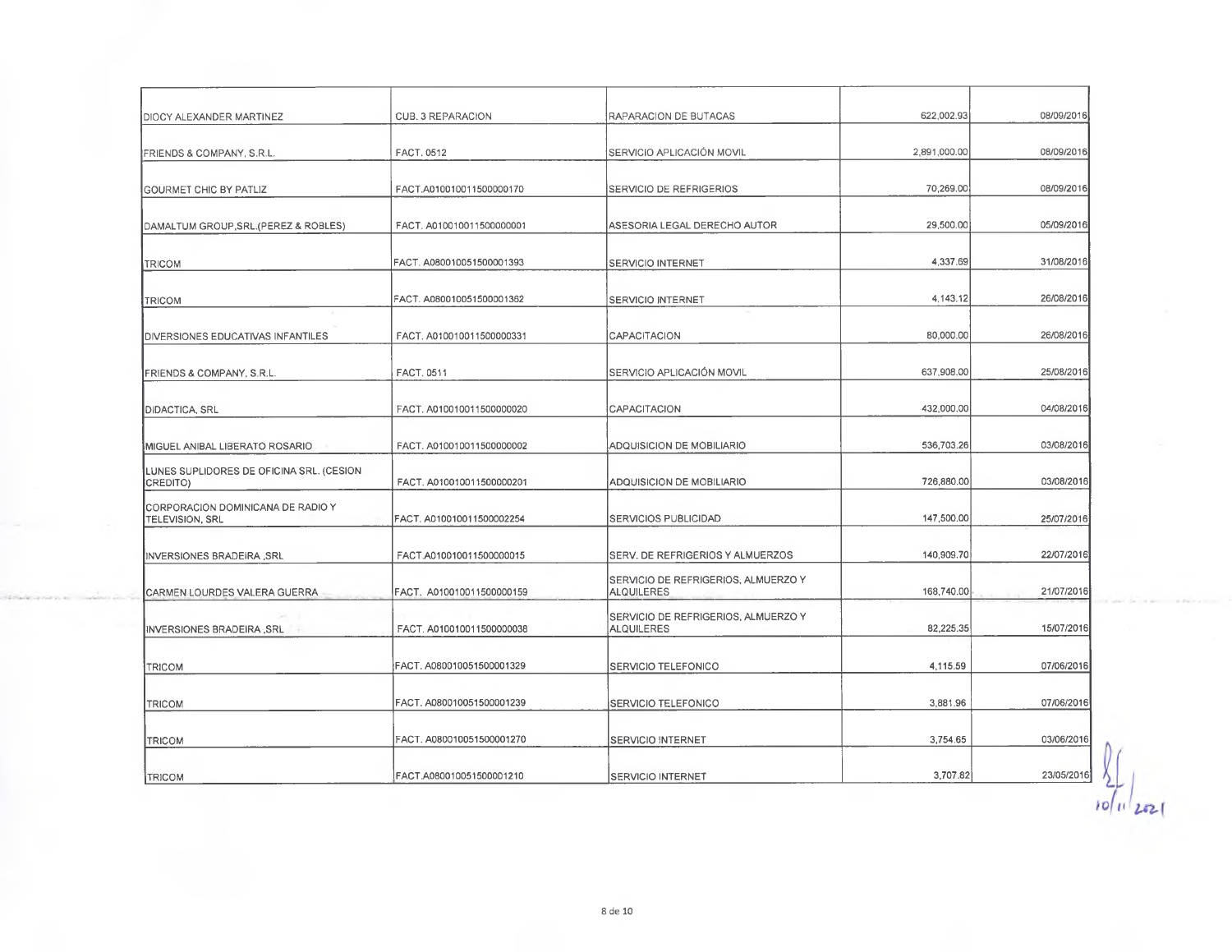| <b>SYNERTEK</b>                                            | FACT.A010010011500000001       | DESARROLLO DE SOFTWARE                             | 635,618.80   | 20/05/2016 |
|------------------------------------------------------------|--------------------------------|----------------------------------------------------|--------------|------------|
| JULIVIOT FLORISTERIA                                       | FACT. A010010011500001590      | OFRENDA FLORALES                                   | 47,200.00    | 11/05/2016 |
| RINA DAMARIS CARRASCO MATOS                                | FACT. A010010011500000138      | SERVICIOS DE REFIGERIOS                            | 75,048.00    | 06/05/2016 |
| <b>CABA PRODUCTIONS</b>                                    | FACT. A010010011500000219      | CAPACITACIÓN                                       | 401,200.00   | 21/04/2016 |
| CLUSTER DEL MUEBLE DE SANTO DOMINGO                        | FACT. A010010011500000002      | ADQUISICION DE MOBILIARIO                          | 1,409,628.00 | 14/04/2016 |
| VENTURA POLANCO & ASOCIADOS                                | FACT. A010010011500000105      | LEGALIZACION DE DOCUMENTOS                         | 59,000.00    | 31/03/2016 |
| OSYERI, S.R.L.                                             | FACT. A010010011500000008      | LEGALIZACION DE DOCUMENTOS                         | 3,540.00     | 31/03/2016 |
| RADAMES VASQUEZ REYES                                      | FACT. P010010011502051122      | <b>LEGALIZACION DE DOCUMENTOS</b>                  | 177,000.00   | 31/03/2016 |
| OSYERI, S.R.L.                                             | FACT. A010010011500000012      | LEGALIZACION DE DOCUMENTOS                         | 8,260.00     | 31/03/2016 |
| CRISTINA RAFAELA ROSARIO ROSARIO                           | FACT.P010010011502700524       | LEGALIZACION DE DOCUMENTOS                         | 59,000.00    | 31/03/2016 |
| DOMINGO SANTANA MEDINA                                     | FACT. P010010011501269819      | LEGALIZACION DE DOCUMENTOS                         | 47,200.00    | 31/03/2016 |
| DOMINGO SANTANA MEDINA                                     | FACT. P010010011501269827      | LEGALIZACION DE DOCUMENTOS                         | 59,000.00    | 31/03/2016 |
| ARCA FERRETERA SRL                                         | FACT.A010010011500000153       | ADQUISICION DE MATERIALES DE<br><b>CONSTRUCION</b> | 42,139.27    | 05/02/2016 |
| <b>CREATORS PRODUCTORA</b>                                 | AVANCE 20% CONTRATO #0983/2015 | CAPACITACION                                       | 1,180,000.00 | 14/12/2015 |
| M & M CONSULTING FIRM                                      | FACT. A010010011500000225      | CAPACITACION                                       | 200,600.00   | 07/12/2015 |
| CAMARA DE COMERCIO Y PRODUCCION DE SANTO<br><b>DOMINGO</b> | FACT. A010010011500000104      | CAPACITACION DE PERSONAL                           | 156,428.52   | 03/12/2015 |
| <b>SPLACE GROUP</b>                                        | FACT, A010010011500000022      | <b>PASAJES</b>                                     | 53,166.91    | 02/12/2015 |
| UNIVERSIDAD CENTRAL DEL ESTE                               | FACT. A010010011500000804      | CAPACITACION DE PERSONAL                           | 1,578,121.38 | 02/12/2015 |
| LOGOMOTION                                                 | FACT.A010011500001076          | ADQUISICION DE BANDERAS                            | 49,560.00    | 18/11/2015 |
| SHEILA ACEVEDO                                             | FACT. A010010011500000003      | SERVICIOS PROFESIONALES                            | 147,500.00   | 17/11/2015 |
| FEDERICO EDUARDO FRANCO BALCACER                           | FACT. P010010011501467825      | <b>TASACION</b>                                    | 318,010.00   | 13/10/2015 |

 $\frac{1}{2^{6}}$